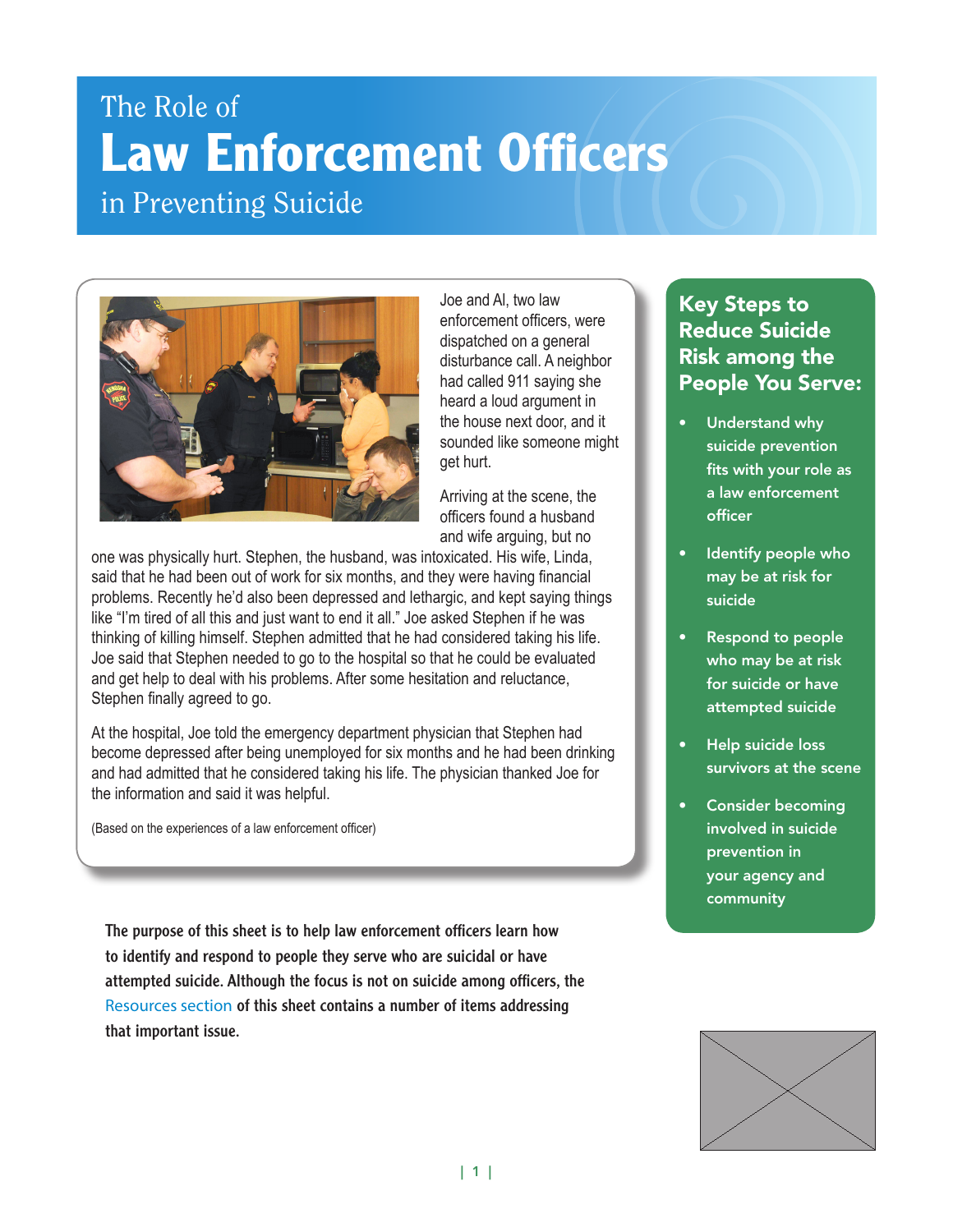# Understand Why Suicide Prevention Fits with Your Role as a Law Enforcement Officer

Like Joe and Al in the vignette, law enforcement officers often deal with situations involving an individual who is suicidal. These include:

- A person is communicating a desire or an intent to attempt suicide
- A person has just made a suicide attempt
- A person has died by suicide

In a significant number of cases, officers receive a call that is not described as a suicidal crisis, but rather as a general disturbance, domestic violence, or similar type of situation. Upon arriving at the scene, the officers need to determine whether the situation involves someone who is suicidal.

You have an important role to play in all of these situations. It is generally considered to be within the scope of a law enforcement officer's duty to protect the safety of the community as a whole as well as individuals. Your first responsibility is to deal with any safety issues that may affect you, the person who is suicidal, or others present at the scene, especially if the person has immediate access to lethal means. You can also provide clarity and support to the person who is suicidal and the other people who are there. Then your role, along with that of EMS providers and mental health professionals if they are present, is to ensure the person receives an evaluation as soon as possible.



# *Know the facts*

Suicide touches everyone—all ages and incomes; all racial, ethnic, and religious groups, and in all parts of the country.

- Suicide takes the lives of about 38,000 Americans each year (CDC, 2010).
- About 465,000 people per year are seen in hospital emergency departments for self-injury (CDC, 2010).
- Each year over 8 million adults think seriously about taking their life, and over 1 million make an attempt (NSDUH, 2011).

However, there is help and hope when individuals, communities, and professionals join forces to prevent suicide.

# Preparing Ahead of Time

Review the protocols and standard operating procedures required by your law enforcement agency and in your state and local area for responding to a person with suicidal thoughts, a person who has made a suicide attempt, or a death by suicide.

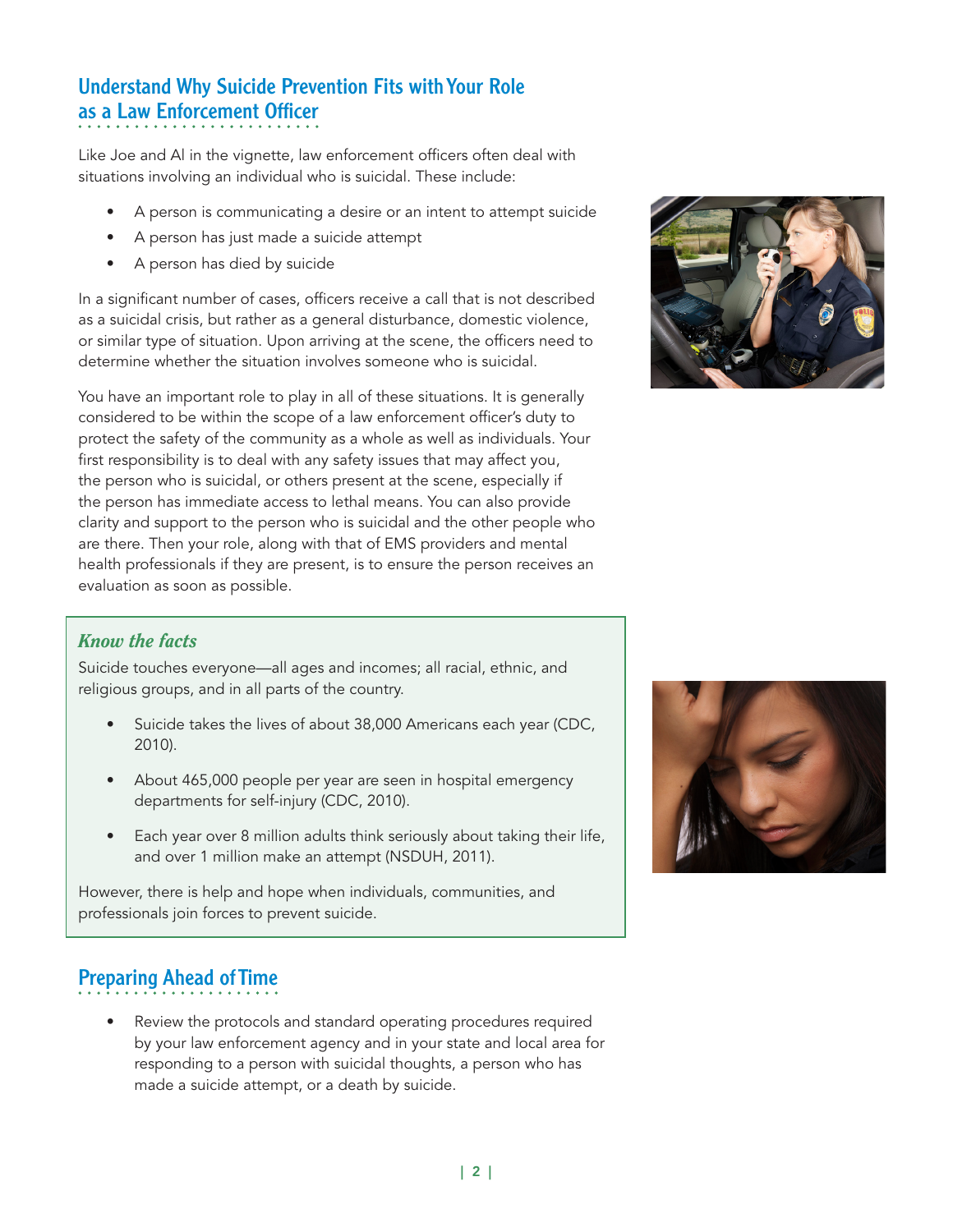- Learn how you should deal with a suicidal person who refuses to be transported for an evaluation.
- Meet with your local emergency medical services (EMS) providers to discuss how you can work together to help people who are suicidal, including those who refuse to be transported.
- If your community has a crisis intervention team (CIT) or if you work closely with mental health providers, meet with them to discuss how to work together most effectively.

# Identify People Who May Be At Risk for Suicide

# *Look for signs of immediate risk for suicide*

There are some behaviors that may mean a person is at immediate risk for suicide. These three should prompt you to take action right away:

- Talking about wanting to die or to kill oneself
- Looking for a way to kill oneself, such as searching online or obtaining a gun
- Talking about feeling hopeless or having no reason to live

Other behaviors may also indicate a serious risk, especially if the behavior is new; has increased; and/or seems related to a painful event, loss, or change. Ask if the person has been behaving in any of the following ways:

- Talking about feeling trapped or in unbearable pain
- Talking about being a burden to others
- Increasing the use of alcohol or drugs
- Acting anxious or agitated; behaving recklessly
- Sleeping too little or too much
- Withdrawing or feeling isolated
- Showing rage or talking about seeking revenge
- Displaying extreme mood swings

(Adapted from National Suicide Prevention Lifeline, [n.d.])

# *Be alert to problems that increase suicide risk*

Certain problems may increase a person's risk for suicide. Asking if the person has any of these risk factors can help you assess the current situation more accurately and enable you to provide more complete information to medical staff.

Some of the most significant risk factors to ask about are:

- Prior suicide attempt(s)
- Alcohol and drug abuse
- Mood and anxiety disorders, e.g., depression, posttraumatic stress disorder (PTSD)
- Access to a means to kill oneself, i.e., lethal means

# *What is a Crisis Intervention Team Program?*

The Crisis Intervention Team (CIT) Program is an innovative partnership between local law enforcement officers, community mental health providers, advocates, and consumers of behavioral health services. As part of the program, officers receive intensive training in responding effectively to people in a mental health crisis, including those who are suicidal. For more information, see the NAMI CIT Resource Center at http://www.nami. org/Content/NavigationMenu/ Inform\_Yourself/About\_ Public\_Policy/CIT2/CIT.htm.

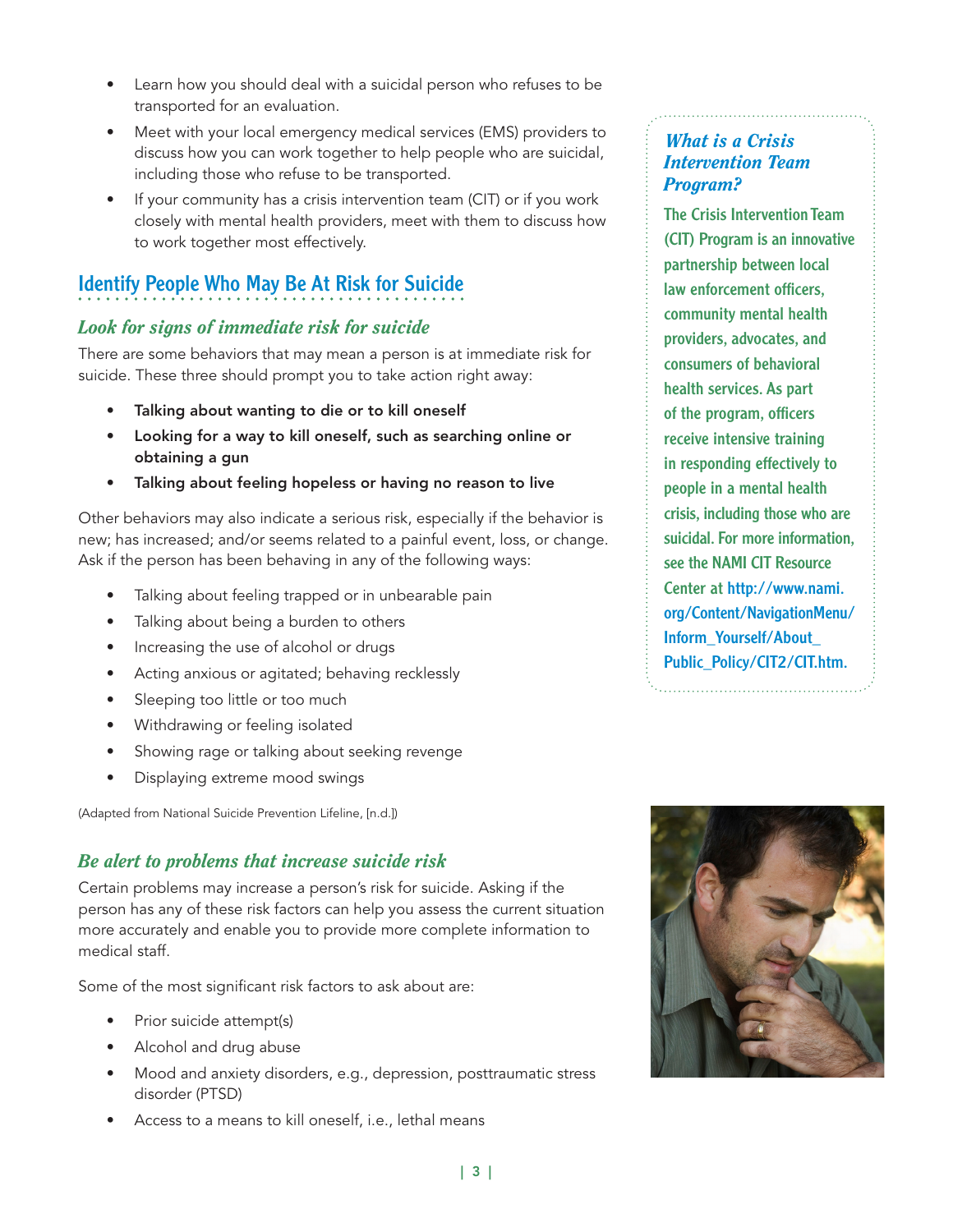Suicide risk is usually greater among people with more than one risk factor. For individuals who are already at risk, a "triggering" event causing shame or despair may make them more likely to attempt suicide. These events may include relationship problems and breakups; intimate partner violence; problems at work; financial hardships; legal difficulties; and worsening health. Even though most people with risk factors will not attempt suicide, they should be evaluated by a professional.

(Adapted from Rodgers, 2011 and SPRC, 2008)

# Respond to People Who May Be At Risk for Suicide or Have Attempted Suicide

### *Arriving at the scene*

Take all suicide threats and attempts seriously. Follow the recommendations below as appropriate to the specific situation:

- 1. Ensure the safety of everyone present. This includes eliminating the person's access to any type of lethal means. Make sure you do this in a way that does not put you or others in danger. Be aware that the person may attempt to force you into a "suicide by cop" situation—where a suicidal person engages in life-threatening behavior toward officers or other people to provoke officers to fire at him or her. Also be aware of the danger of a potential murdersuicide, including in domestic violence cases. Try to recognize and de-escalate these types of situations.
- 2. Assess the person for need of medical treatment. If necessary, call for assistance from EMS providers. Then conduct any life-saving first aid that may be necessary before EMS arrives.
- 3. If you need assistance dealing with the person's mental health issues, call an officer with mental health training, a mental health clinician, or a crisis intervention worker. If no one is available, you can call the National Suicide Prevention Lifeline for assistance.

The following steps should be taken by the professional(s) at the scene with the most relevant training and experience. These might include EMS providers, mental health providers, crisis intervention workers, or law enforcement officers with mental health training. In some cases, officers with no mental health training will need to handle the situation on their own.

- 4. Establish rapport with the person. Listen carefully to what the person says, and talk in a calm, accepting, nonconfrontational, and supportive manner. Explain what is happening, that you are there to help, and how you can help.
- 5. Assess the person for risk of suicide:
	- o If it is not clear already, determine whether or not a suicide attempt was made.



# *National Suicide Prevention Lifeline*

The Lifeline is a 24-hour toll-free phone line for people in suicidal crisis or emotional distress. The phone number is 1–800–273-TALK (8255). For a Lifeline wallet-sized card listing the warning signs of suicide and the toll-free number, go to http://www. suicidepreventionlifeline. org/getinvolved/materials.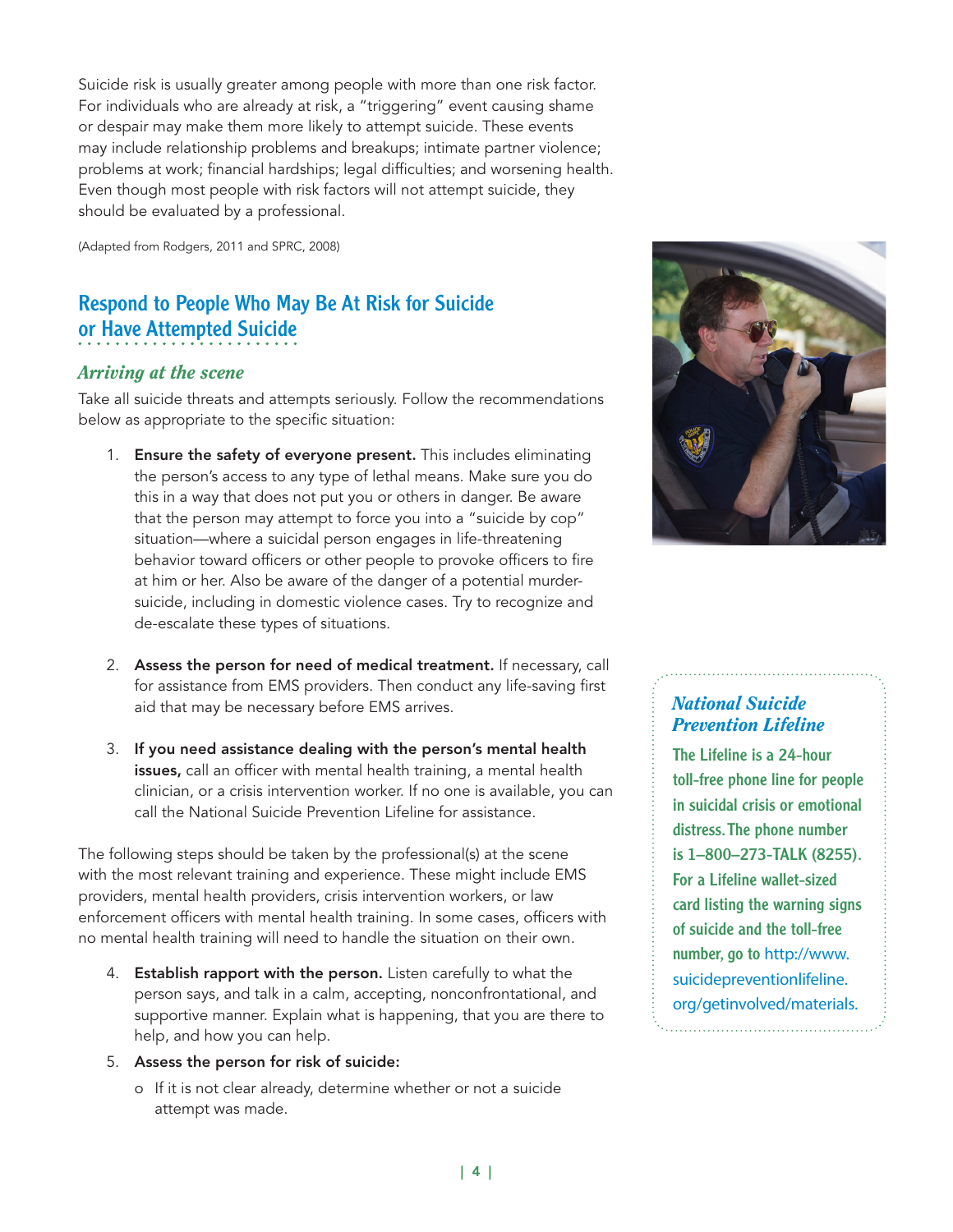- o Encourage the person to talk about how he or she is feeling. Acknowledge the feelings and do not judge them.
- o If the person has not made an attempt, ask several direct questions to determine the person's risk for suicide, such as "Are you thinking about ending your life (killing yourself)?" and "Do you have a plan?" Do not be afraid to ask these questions. Asking a person about suicide will not encourage him or her to attempt it. Many people who are suicidal are relieved to find someone they can talk with about how they are really feeling.
- o Ask whether the person has been behaving in ways, or having any of the problems, described on pages 3–4 that indicate potential suicide risk.
- 6. Supervise the person constantly. Safety continues to be a top priority. If necessary, set up protective measures so that the person cannot engage in suicidal behavior.
- 7. Arrange for any person who is potentially suicidal to be transported to a local hospital's emergency department or a mental health center for an evaluation.
- 8. Collect items such as toxic substances, alcohol, drugs, or medications that might have been taken (even just empty containers). Bring these items to the medical and mental health staff to help them determine the appropriate treatment.

If the person refuses to be transported, in most states law enforcement can issue a 72-hour hold for evaluation. However, the specific criteria for issuing this type of hold vary by state. Follow your agency's and your state's protocols on how to handle this kind of situation.

# *Documenting your findings*

Document all of your findings, including any suicidal statements or behavior, suicide notes, pills, rope, weapons, information provided by other people at the scene, and any other evidence showing the person may be or was suicidal. The findings will be used for the following:

- Assessment and treatment of the person by medical and mental health staff
- Reports on the numbers and types of suicide-related calls to which officers respond
- Any investigation into the possible cause if there was a death

# *Interacting with family or friends present at the scene*

- Family and friends who are present at the scene are often the ones who called about the person. Give them support, reassurance, and a general explanation of what you are doing and will be doing.
- Family and friends may be able to provide you with useful information and help calm the person.
- You may also want to obtain information directly from the person, away from others who are present.

# *Address Cultural Differences*

Differences in cultural background can affect how people respond to problems, the way they talk about death and dying, and their attitudes toward suicide, as well as how they feel about sharing personal information and seeking help. It is important to be aware of these possible differences and tailor your responses accordingly. For example, individuals from some cultures may not be open to seeing a mental health provider, but they may be willing to talk with a faith community leader or traditional healer.

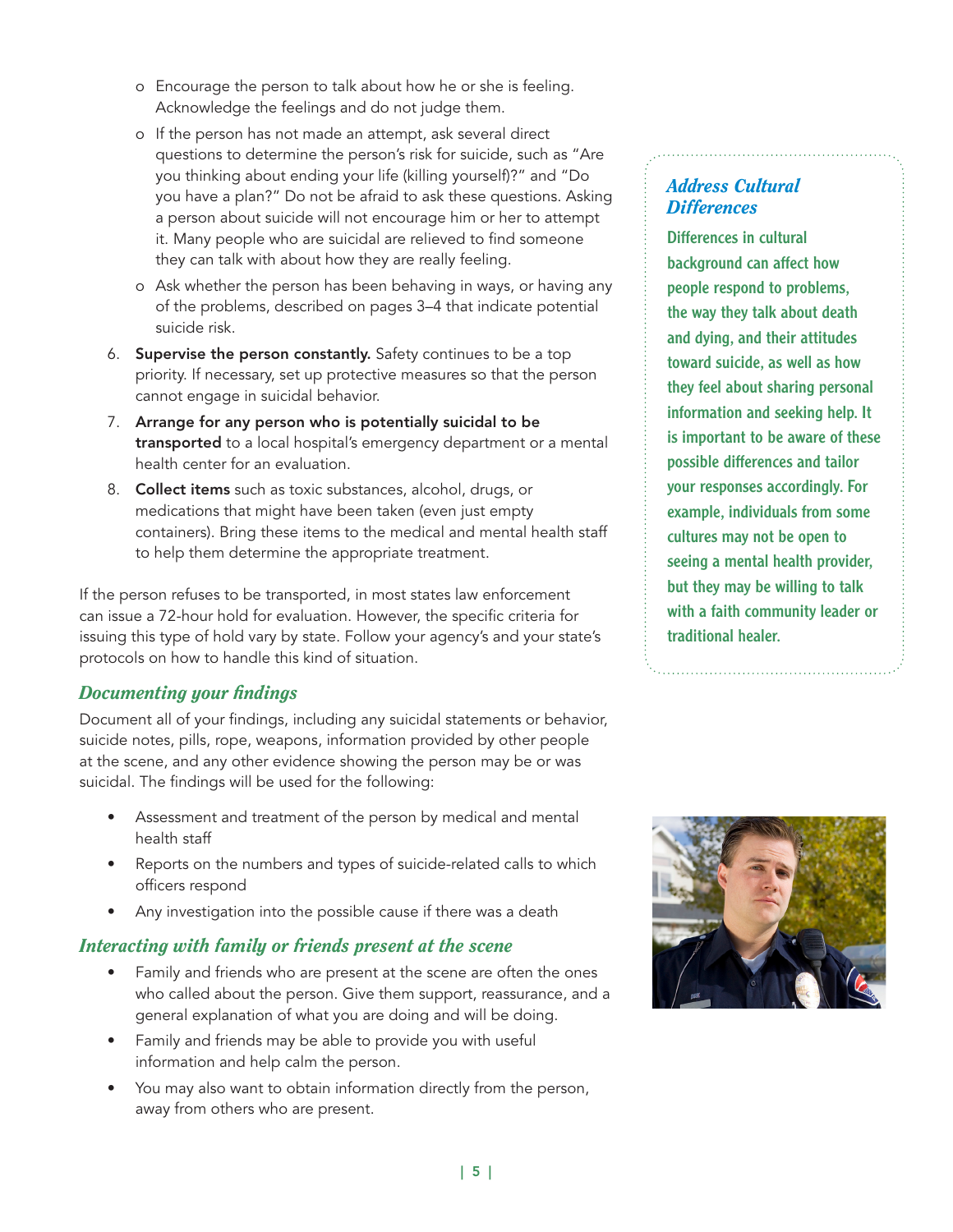# Help Suicide Loss Survivors at the Scene

When it is clear that a person has died by suicide, a law enforcement officer and a medical examiner or coroner become responsible for the body. In addition, any family or friends of the deceased (often called "suicide loss survivors") who are present need to be given support.

Here are some recommendations for helping survivors:

- 1. Express empathy to the family by saying "I'm sorry for your loss." Establish rapport and explain that you are there to help. Be sensitive to the feelings of suicide loss survivors and respectful with the language you use. Allow the survivors to express their thoughts and feelings.
- 2. Briefly explain the investigation process that occurs with any unnatural death, including what will happen with the body of their loved one and why personal items (including a suicide note) may need to be held until an investigation has been completed.
- 3. Help survivors identify other people from whom they can get support, such as other family members, close friends, a family physician, mental health professional, or clergy. Offer to contact any of these people. Make sure someone is present to provide support before you leave.
- 4. Provide written information about community resources they can contact for support, such as mental health providers and suicide survivor groups. Also consider giving them information on coping with a suicide death (see *Suicide Survivor Resource Materials and Support Group Directories* in the Resources section).
- 5. Take care of yourself after you have left the scene. It is natural that officers may be affected by what they have seen and experienced in helping people who are suicidal and suicide loss survivors. It is important to pay attention to your feelings and get support from other people you trust, such as co-workers, family, friends, or your agency's employee assistance program.

# Consider Becoming Involved in Suicide Prevention in Your Agency and Community

Helping individuals who are suicidal is an important role for law enforcement officers. In addition, you may want to participate in broader suicide prevention efforts in your agency and local community. Here are some ways you can get involved:

- Suggest that your agency sponsor a presentation on suicide awareness by a mental health professional for your colleagues, community groups, or the general public.
- Encourage your agency to implement training for you and your colleagues. Training could be a brief educational program to learn

# *Suicide Loss Survivors' Reactions*

Survivors of suicide loss include anyone who is close to the person who has died. They will likely experience a mixture of strong and conflicting feelings, including emotional shock, confusion, denial, grief, guilt, blame, anger, and shame. They may show physical and behavioral signs similar to those of victims of other types of emotional trauma.

# *Helping Your Colleagues*

Suicide can occur among your colleagues as well as among the people you serve. Law enforcement officers are at risk for suicide because of the stresses of their jobs. If you notice signs of risk for suicide among your colleagues, you can assist them in receiving help.

For more information on law enforcement suicide and how to help yourself and fellow officers, see the Resources section.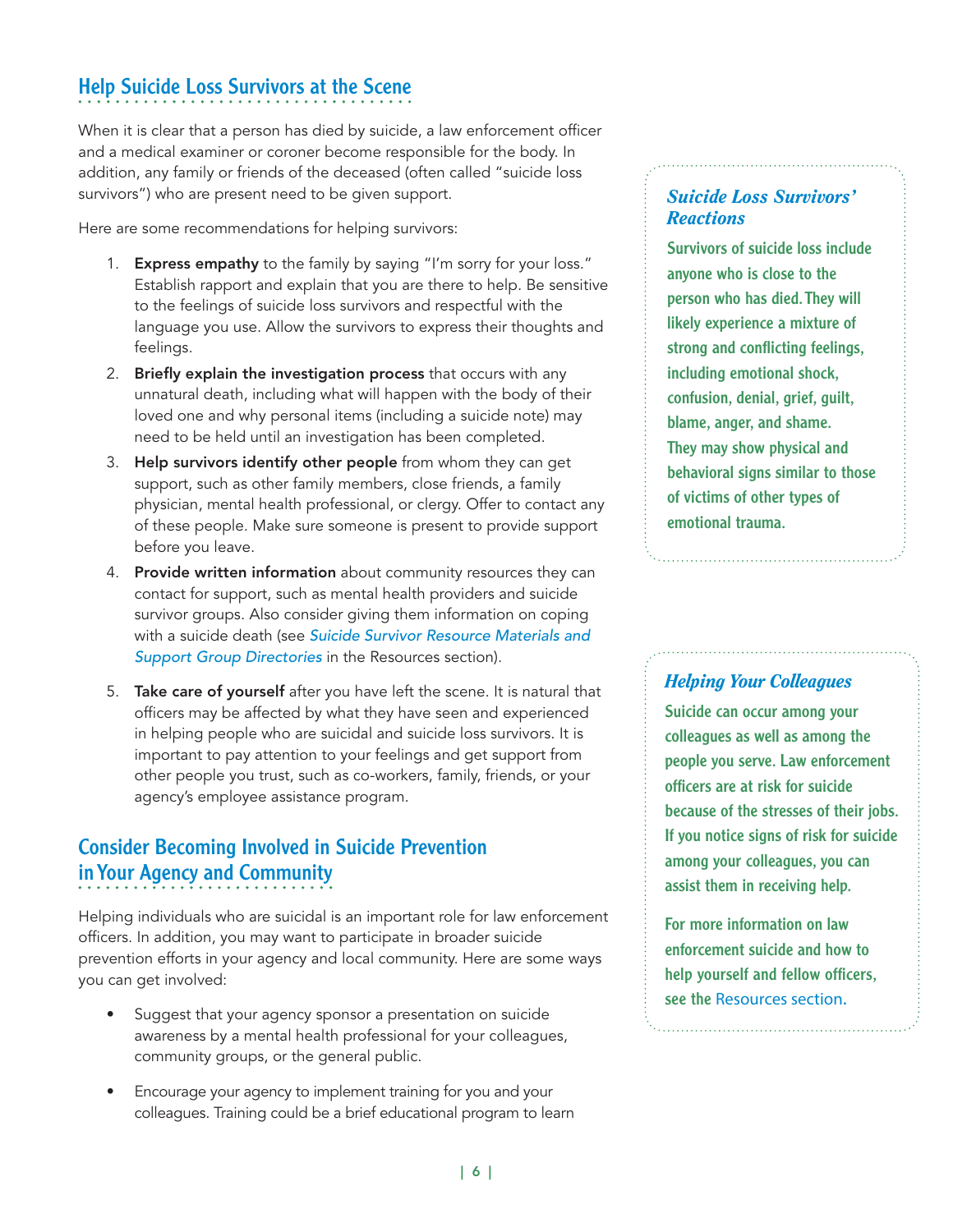the basics of how to identify individuals at risk for suicide and respond appropriately. Or it could be a more intensive training, such as the Crisis Intervention Team (CIT) Program that would provide more knowledge and skills on how to work with people with mental health issues, including those who are suicidal.

• Distribute, to your colleagues and the public, written materials on suicide prevention developed by national organizations, such as the American Foundation for Suicide Prevention, American Association of Suicidology, and SAVE.

# Resources to Help Law Enforcement Officers Prevent Suicide

# *A Guide for Early Responders Supporting Survivors Bereaved by Suicide*

By Winnipeg Suicide Prevention Network (2012)

http://www.suicideprevention.ca/wp-content/uploads/2012/07/Early-Responders.pdf

This guide provides information for emergency responders on how survivors of a suicide loss may feel and how to support them.

# *Connect Suicide Prevention and Intervention Training for Law Enforcement and Connect Suicide Postvention Training for Law Enforcement*

#### By Connect

#### http://www.theconnectprogram.org/training-audiences/suicide-prevention-training-law-enforcement

The Prevention and Intervention Training is designed to increase the competence of law enforcement officers in responding to suicide incidents. It includes best practices specific to law enforcement officers, interactive scenarios, agency policies and procedures, and discussion on how to integrate key community services for an effective and comprehensive response.

The Postvention Training is designed to support proactive planning to provide a comprehensive integrated community response with other key service providers after a suicide death. Participants also learn how to reduce the risk of suicide contagion.

Each training is six hours and can be tailored for specific audiences. The intended audience includes officers working in local or state law enforcement, schools, probation and parole agencies, and the juvenile justice system. This training is appropriate for all levels, including administrative staff, dispatch, and chiefs.

# *How Can Emergency Responders Help Grieving Individuals?*

By M. D. Lerner, & R. D. Shelton in *Acute Traumatic Stress Management* (2001) http://www.sprc.org/library/EMHelpGrievingIndividuals.pdf

This one-page information sheet provides a brief description of the grieving process and some suggestions for how emergency responders can help people who are grieving a death.

#### *How Can Emergency Responders Manage Their Own Response to a Traumatic Event?*

By M. D. Lerner, & R. D. Shelton in *Acute Traumatic Stress Management* (2001) http://www.sprc.org/library/EmergencyRespondersOwnResponse.pdf

This two-page information sheet gives practical suggestions for how emergency responders can manage the way they respond to any traumatic event, including a suicide attempt or death, during and following their involvement in the situation.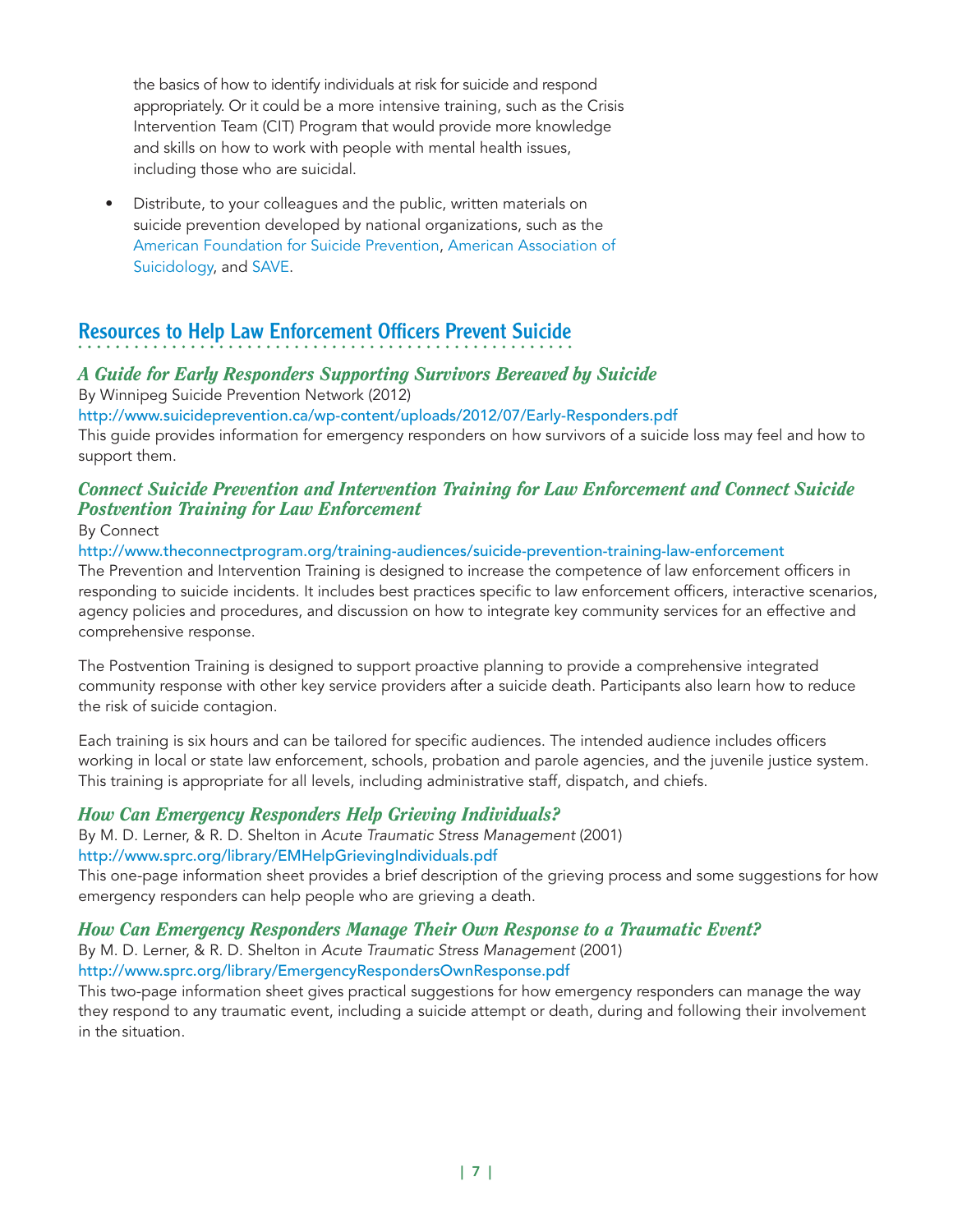# *QPR for Law Enforcement*

By QPR Institute (2010)

#### http://www.qprinstitute.com/Joomla/index.php?option=com\_content&view=article&id=311:qpr-for-lawenforcement&catid=54:online-courses&Itemid=117

This online course covers knowledge and skills that law enforcement professionals need to recognize and respond to people who may be suicidal or have attempted suicide, to help the family and friends of individuals who have just died by suicide, and to assist colleagues who may be suicidal. If participants complete the first two hours of the course, they earn the QPR Gatekeeper for Suicide Prevention Certificate. If they complete the entire course (six to eight hours), they earn the QPR for Law Enforcement Certificate in Suicide Prevention.

### *Suicide by Cop*

#### http://www.suicidebycop.com

This website aims to educate and offer support to law enforcement officers who have been drawn into suicide by cop—a suicidal incident in which the suicidal person consciously engages in a life-threatening behavior that compels an officer to respond with deadly force. The website provides information and support resources.

### *Suicide Prevention for Police Officers*

By T. Salvatore for Montgomery County Emergency Service, Inc., Norristown, PA (2009) http://www.mces.org/PDFs/suicidepolice.pdf

This brief handbook on suicide prevention helps police officers understand why suicides occurs, how to identify if someone is suicidal, and how to help a person who is suicidal. It also addresses "suicide by cop" and suicide among police officers.

# *Suicide Survivor Resource Materials and Support Group Directories*

American Association of Suicidology (AAS): http://www.suicidology.org/suicide-survivors/suicide-loss-survivors

American Foundation for Suicide Prevention (AFSP): http://www.afsp.org/coping-with-suicide

Suicide Awareness Voices of Education (SAVE): http://www.save.org/index.cfm?fuseaction=home.viewPage&page\_id=EB883CA2-7E90-9BD4- C5E35440BC7761EE

# *Suicide Warning Signs (wallet card)*

By National Suicide Prevention Lifeline (2011) http://www.suicidepreventionlifeline.org/getinvolved/materials.aspx This wallet-sized card contains the warning signs for suicide and the toll-free number of the National Suicide Prevention Lifeline.

# *The Role of Co-Workers in Preventing Suicide*

By Suicide Prevention Resource Center (revised 2013)

http://www.sprc.org/sites/sprc.org/files/CoWorkers.pdf

This information sheet helps people in any type of workplace learn how to recognize and respond to the warning signs for suicide in their co-workers.

# *What Emergency Responders Need to Know about Suicide Loss: A Suicide Postvention Handbook*

By T. Salvatore for Montgomery County Emergency Service, Inc., Norristown, PA (revised 2009) http://www.co.delaware.pa.us/intercommunity/PDFs/SuicideBooklet.pdf

This brief handbook on postvention helps law enforcement officers, EMS providers, and crisis intervention specialists understand how to help family members, friends, and others close to a person who has just died by suicide.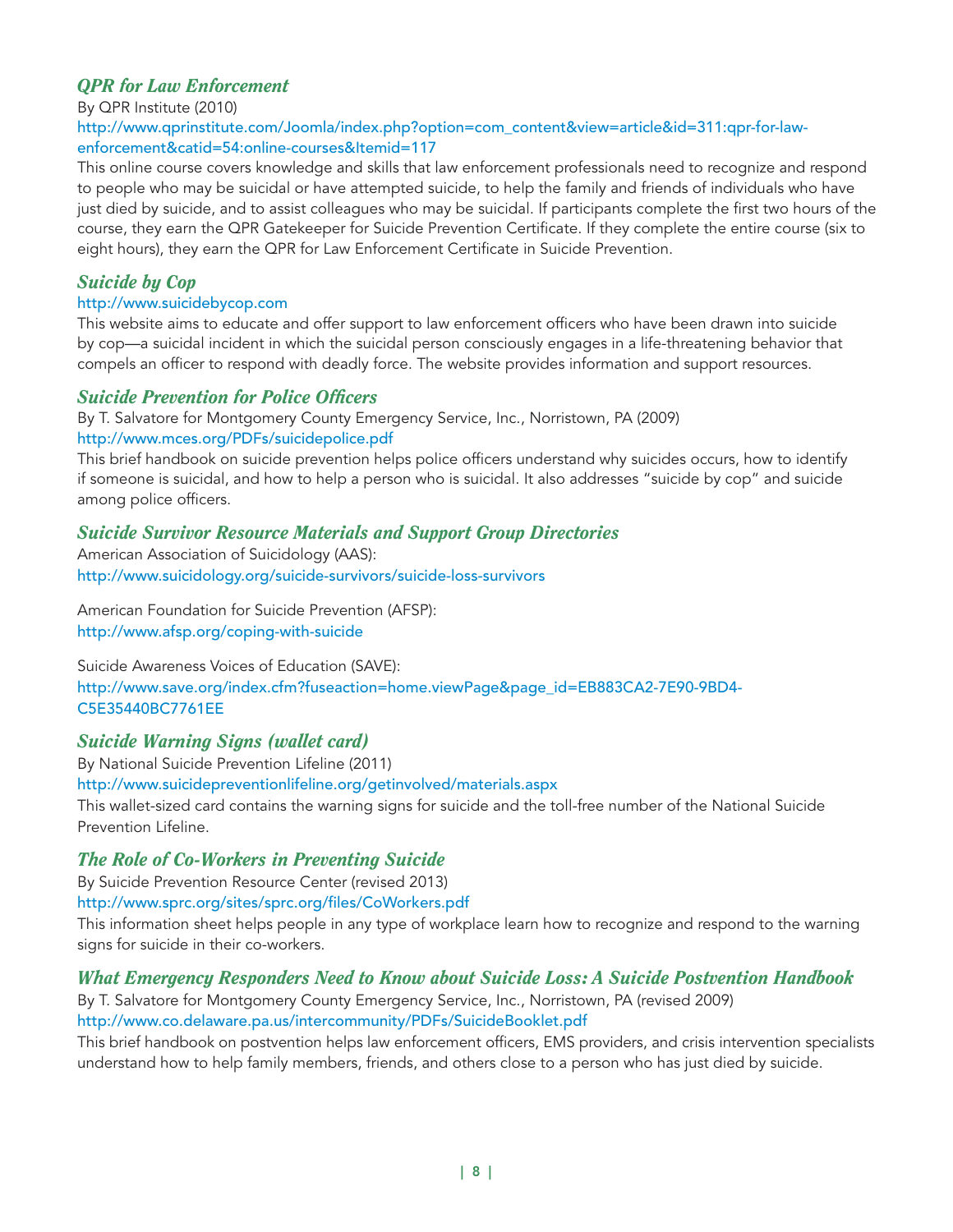# Resources on the Problem of Suicide among Law Enforcement Officers

#### *Badge of Life Mental Health Program*

By Badge of Life

#### http://www.badgeoflife.com/

This is a suicide prevention program for law enforcement officers. It includes the Emotional Self-Care training, which focuses on being mentally healthy, and an annual mental health checkup with a licensed therapist. The website also lists some materials on officer suicide.

#### *COPLINE*

Hotline number: 1–800–267–5463 http://copline.org/

This is a national hotline exclusively for law enforcement officers and their families. It is staffed by retired officers and a therapist with law enforcement experience to help active officers with the psychosocial stressors they face at work. The website also has some resources on officer suicide.

#### *In Harm's Way: Law Enforcement Suicide Prevention*

#### http://policesuicide.spcollege.edu/

In Harm's Way offers training seminars and workshops on suicide prevention, including an eight-hour train-thetrainers program that provides a comprehensive approach to stress management and suicide prevention for law enforcement professionals. The website contains numerous resources, including a toolkit to help provide suicide prevention training.

#### *Law Enforcement Wallet Card*

By Suicide Awareness Voices of Education (SAVE) (2008) http://www.save.org/index.cfm?fuseaction=shop.productDetails&product\_id=57D6AFB1-0933-0111- DC0761950356DACA

This wallet-sized card contains some of the warning signs for suicide and some basic steps that officers can take if they think a fellow officer is considering suicide.

#### *National Police Suicide Foundation*

#### http://www.psf.org/

This organization provides several different kinds of training programs on suicide awareness and prevention as well as support services that meet the psychological, emotional, and spiritual needs of law enforcement officers and their families.

# *Police Suicide Law Enforcement Mental Health Alliance*

#### http://www.lemha.org/

This network of groups and individuals promotes education and advocacy for new research and mental health strategies for police officers. The website provides access to a large number of written materials on police suicide and mental health.

#### *Preventing Law Enforcement Officer Suicide: A Compilation of Resources and Best Practices*

By the International Association of Chiefs of Police, Psychological Services Section (2009)

http://www.theiacp.org/PublicationsGuides/ContentbyTopic/tabid/216/Default.aspx?id=1033&v=1

This interactive CD-ROM provides the law enforcement community with resource materials to initiate a suicide prevention program. It includes sample suicide prevention print materials, presentations, training videos, and reference publications.